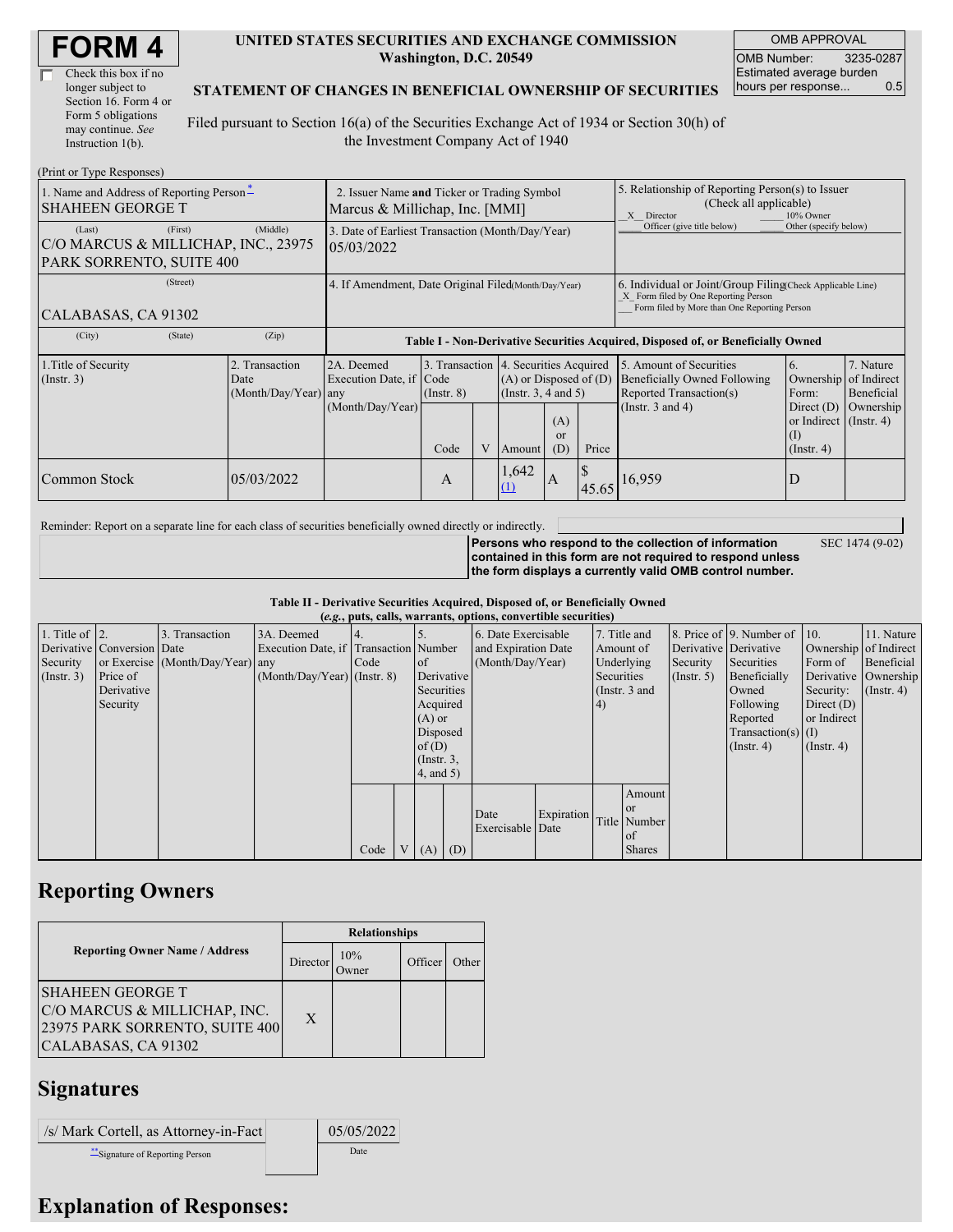- **\*** If the form is filed by more than one reporting person,*see* Instruction 4(b)(v).
- **\*\*** Intentional misstatements or omissions of facts constitute Federal Criminal Violations. *See* 18 U.S.C. 1001 and 15 U.S.C. 78ff(a).
- **( 1)** The shares shall vest on the first anniversary of the date of grant.

### **Remarks:**

Exhibit 24.1: Power of Attorney

Note: File three copies of this Form, one of which must be manually signed. If space is insufficient, *see* Instruction 6 for procedure.

Potential persons who are to respond to the collection of information contained in this form are not required to respond unless the form displays a currently valid OMB number.